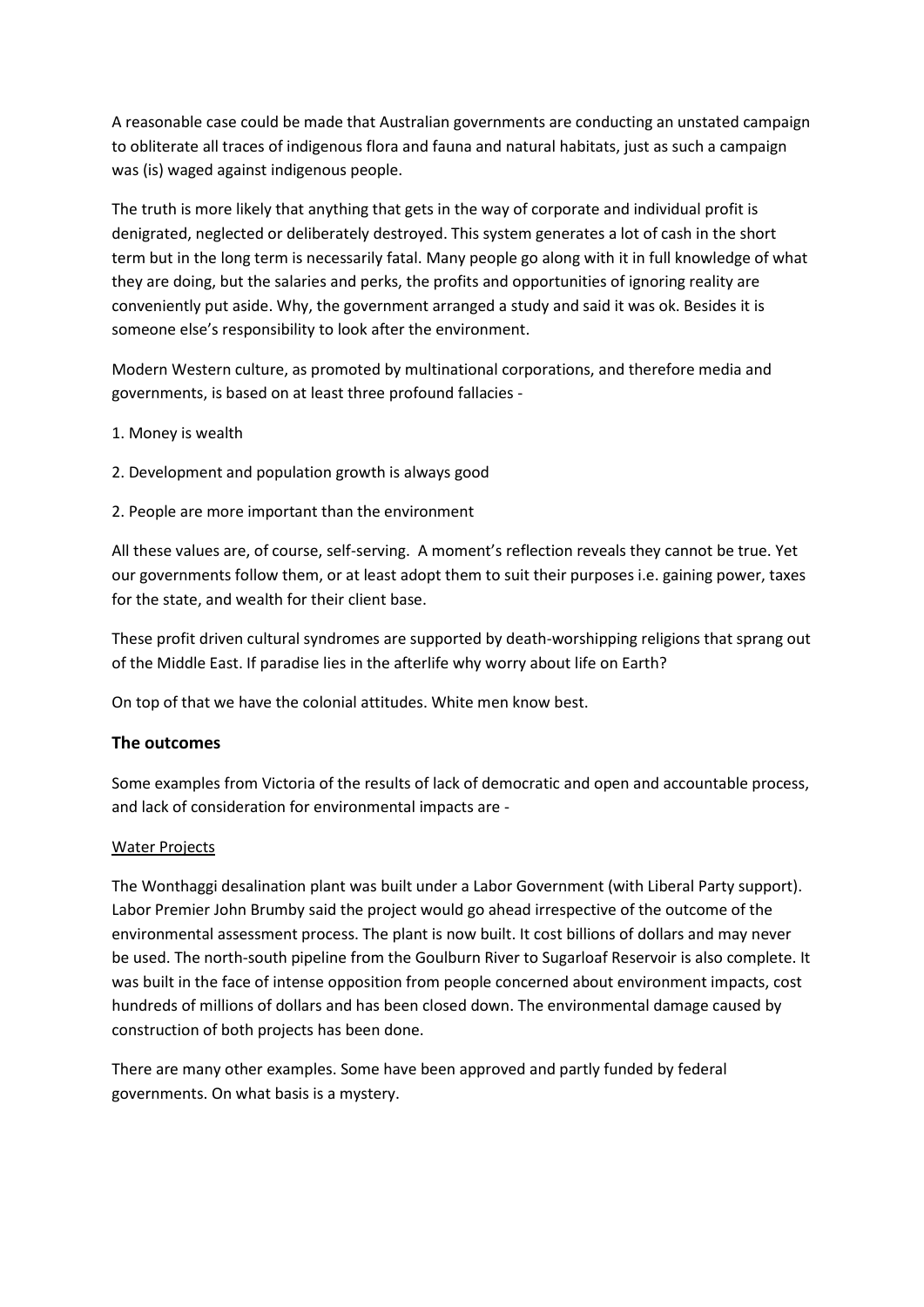## Urban Growth Boundary Reviews

The urban growth boundary of Melbourne has been reviewed numerous times over the last ten years or so, and now seems to be under constant review. The reviews are attended by mountains of paper studies and computer models, reams of tables and charts, often contradictory or plainly foolish. Few citizens bother with the process anymore as it is clearly a charade. The developers do more of less as they please. There is no science or environmental consideration at all. The only way developments are constrained now is if opponents are rich, have useful political links, or can muster enough support to threaten the seats of politicians.

The grasslands of the Victorian Western Basaltic Plains are now down to less than one per cent of their original extent, and are still shrinking under the weight of Melbourne's urban expansion. Many of the extant grassland reserves have been wiped off the map, to be replaced by 'offsets' or some recreated simulations elsewhere.

All of this, apparently, was acceptable to the environment departments of state and federal governments.

## **The options**

The Victorian State Government appears now to have abandoned even the semblance of environmental care.

As a result, citizens have had to resort to legal challenges against the state government, which does not follow its own (often inadequate) environmental protection laws and regulations.

Because there is little money in the state budgets for environmental protection an increasing workload is transferred to private enterprise. There is a vast amount of work done by volunteers in maintaining native vegetation – work hours and expertise not recognised in any budget.

Much of the best expertise regarding the native environment resides with native peoples, and the volunteer groups working to preserve what is left. With what is possibly a calculated piece of bastardry, the long years of work put in by many people to preserve native grasslands on the basalt plains north and west of Melbourne was rendered worthless when the reserves were rezoned for urban growth.

Rather than stifling volunteers, it might be more productive to encourage and support them.

Everyone knows that it is easier and cheaper to retain indigenous bush remnants, rather than to restore or replace them with artificial substitutes. Governments are choosing the expensive and second or third best options.

Prevention is better than the cure.

Urban bushland reserves are generally increasingly impacted by weeds, feral animals, changed hydrology, bad air quality, bad water quality, altered fire regimes, increased human traffic including dog-walking, vandalism, stealing of flora and fauna, dumping of live animals and rubbish dumping. As developers move into State and National parks and other reserves, all these kinds of impacts are being duplicated on a larger scale.